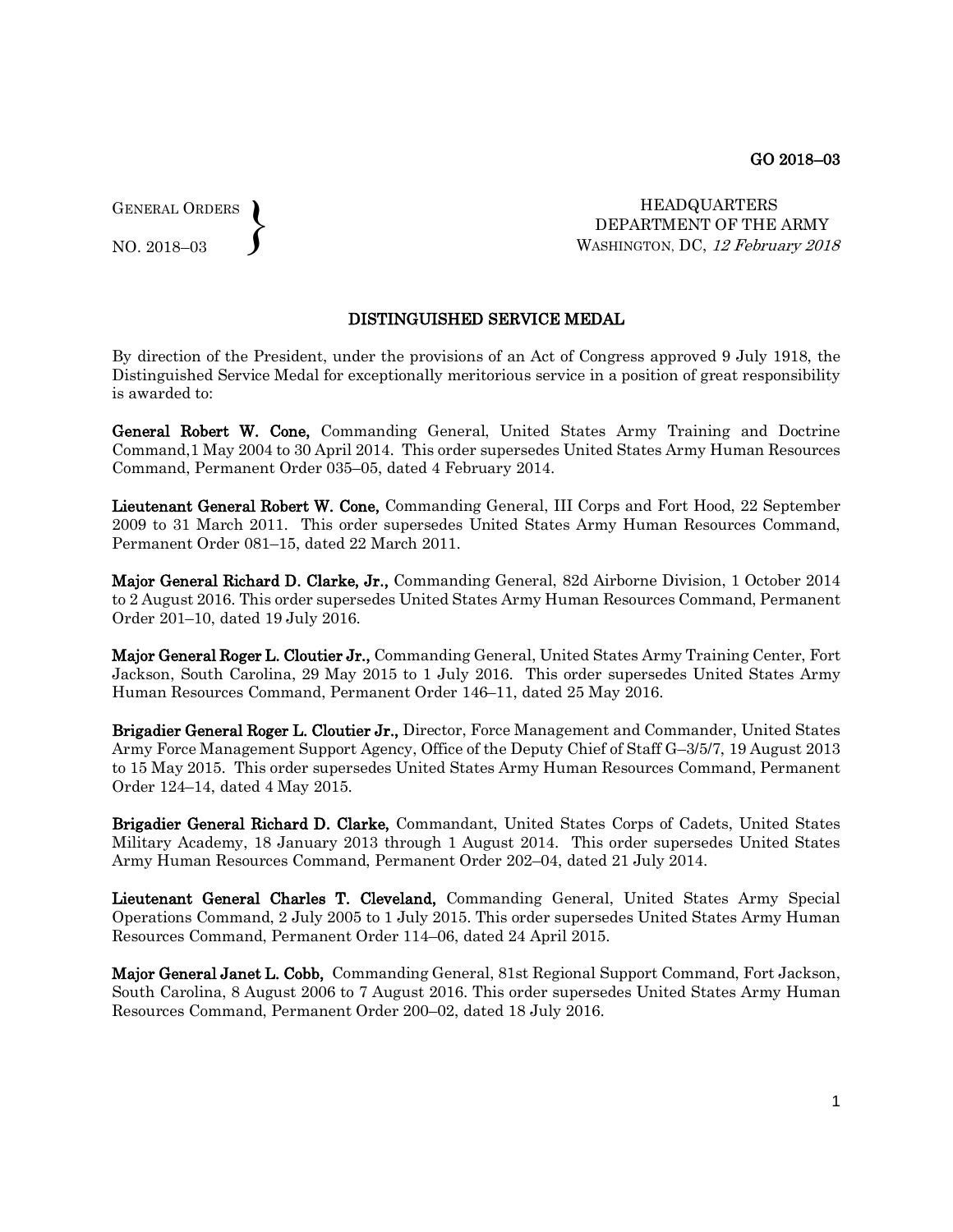## GO 2018–03

Major General Augustus L. Collins, The Adjutant General, Mississippi, 12 January 2012 to 8 December 2015. This order supersedes United States Army Human Resources Command, Permanent Order 035–03, dated 4 February 2016.

Major General Lynn A. Collyar, Commander, Aviation and Missile Life Cycle Management Command, Redstone Arsenal, Alabama, 1 September 2004 to 31 August 2014. This order supersedes United States Army Human Resources Command, Permanent Order 177–07, dated 26 June 2014.

Major General Peggy C. Combs, Commanding General, United States Army Cadet Command, 10 March 2014 to 29 April 2016. This order supersedes United States Army Human Resources Command, Permanent Order 089–07, dated 29 March 2016.

Major General David J. Conboy, Commanding General, 416th Theater Engineer Command, 13 December 2012 to 13 September 2014. This order supersedes United States Army Human Resources Command, Permanent Order 089–11, dated 30 March 2015.

Brigadier General Frank A. Cipolla, United States Army, 22 June 2001 to 21 June 2011. This order supersedes United States Army Human Resources Command, Permanent Order 117–08, dated 27 April 2011.

Brigadier General Christopher P. Cline, Chief Judge, Individual Mobilization Augmentee, United States Army Court of Criminal Appeals, 2 June 2000 to 1 June 2010. This order supersedes United States Army Human Resources Command, Permanent Order 133–05, dated 13 May 2010.

Brigadier General William R. Coats, Director of Operations and Readiness, Deputy Chief of Staff, G–3/5/7, 1 November 2004 to 31 October 2014. This order supersedes United States Army Human Resources Command, Permanent Order 330–19, dated 26 November 2014.

Brigadier General David C. Coburn, Assistant Chief of Staff, G–8, United States Army Central, 19 November 2012 to 31 October 2015. This order supersedes United States Army Human Resources Command, Permanent Order 306–03, dated 2 November 2015.

Brigadier General Thomas M. Cole, Program Executive Officer, Intelligence, Electronic Warfare and Sensors, 1 October 1999 to 30 September 2010. This order supersedes United States Army Human Resources Command, Permanent Order 256–11, dated 13 September 2010.

Colonel Susanne J. Clark, Commander's Initiative Group Director to the Surgeon General of the Army, 28 June 2003 to 31 July 2013. This order supersedes United States Army Human Resources Command, Permanent Order 142–16, dated 22 May 2013.

Colonel John P. Collins, Commander, Europe Regional Medical Command and United States Army Europe Command Surgeon, 1 August 2004 to 31 July 2014. This order supersedes United States Army Human Resources Command, Permanent Order 059–10, dated 28 February 2014.

Colonel Beshara J. Constantine, Jr., Chief of Staff, United States Army Human Resources Command, 10 September 2005 to 9 September 2015. This order supersedes United States Army Human Resources Command, Permanent Order 167–04, dated 16 June 2015.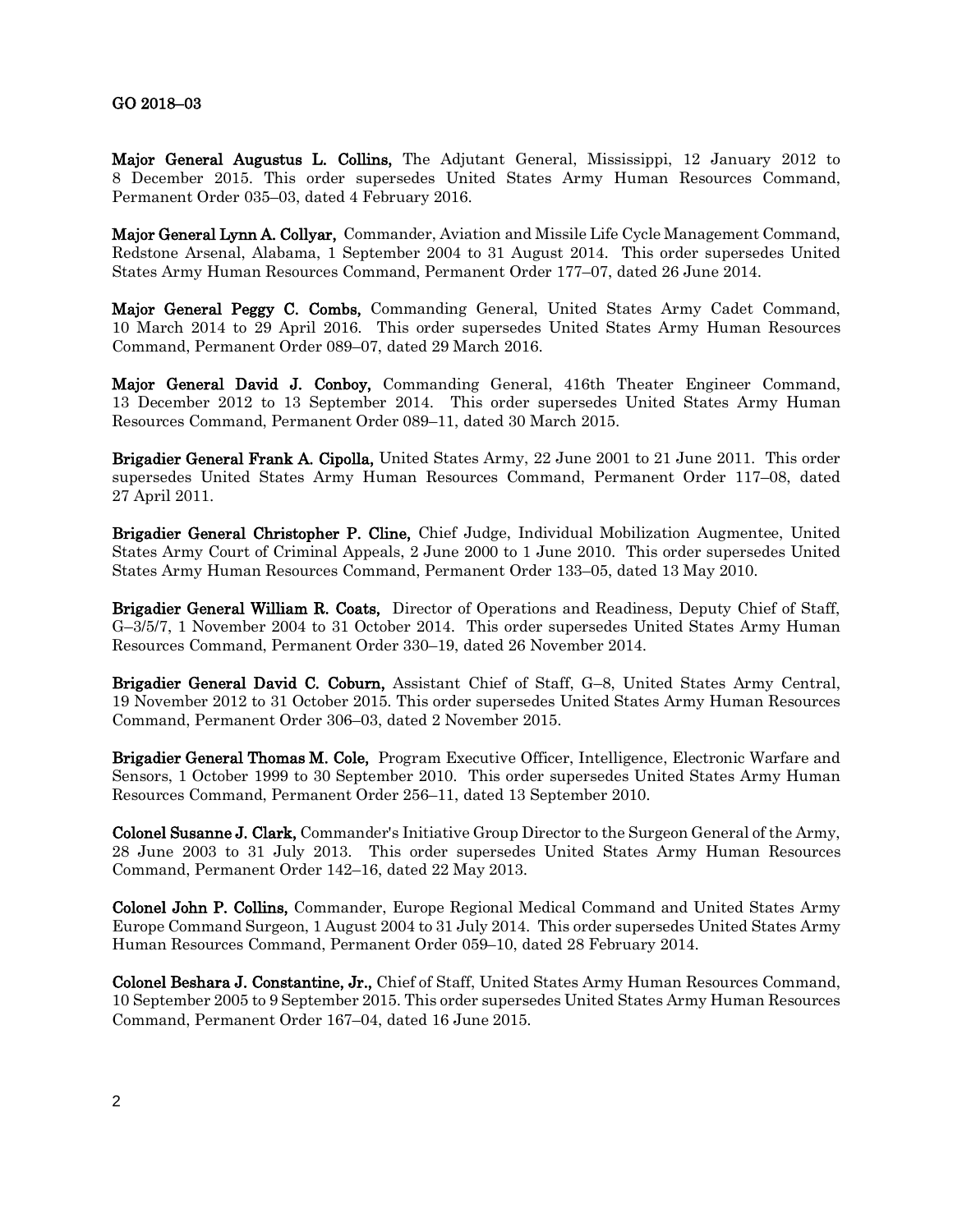Colonel Donald M. Cook, Deputy Chief of Staff, G–8, United States Army Space and Missile Defense Command/Army Forces Strategic Command, 1 July 2006 to 30 June 2016. This order supersedes United States Army Human Resources Command, Permanent Order 111–02, dated 20 April 2016.

Chief Warrant Officer Five Charles E. Clayton, Military Assistant to the Secretary of the Army, 1 June 2005 to 31 May 2015. This order supersedes United States Army Human Resources Command, Permanent Order 350–09, dated 16 December 2014.

Chief Warrant Officer Five Richard D. Comer, Command Chief Warrant Officer, North Carolina Army National Guard, 1 October 2005 to 22 September 2015. This order supersedes United States Army Human Resources Command, Permanent Order 233–09, dated 21 August 2015.

Command Sergeant Major Neil L. Ciotola, Command Sergeant Major, Installation Management Command, 1 April 2002 to 31 March 2012. This order supersedes United States Army Human Resources Command, Permanent Order 242–23, dated 30 August 2011.

Command Sergeant Major Willie C. Clemmons, Command Sergeant Major, United States Army Recruiting Command, 1 September 2006 to 31 August 2016. This order supersedes United States Army Human Resources Command, Permanent Order 036–01, 5 February 2016.

Command Sergeant Major Arthur L. Coleman, Jr., Command Sergeant Major, Headquarters and Support Command, III Corps, 1 March 2003 to 28 February 2013. This order supersedes United States Army Human Resources Command, Permanent Order 332–03, dated 27 November 2012.

Command Sergeant Major Brunk W. Conley, 10th Command Sergeant Major, Army National Guard, 1 October 2012 to 30 September 2016. This order supersedes United States Army Human Resources Command, Permanent Order 208–05, dated 26 July 2016.

Sergeant Major Allen D. Clifton, G–1 Sergeant Major for the Deputy Chief of Staff, G–1, Headquarters, Department of the Army, 1 January 2007 to 31 January 2016. This order supersedes United States Army Human Resources Command, Permanent Order 295–12, dated 22 October 2015.

[AHRC–PDP–A]